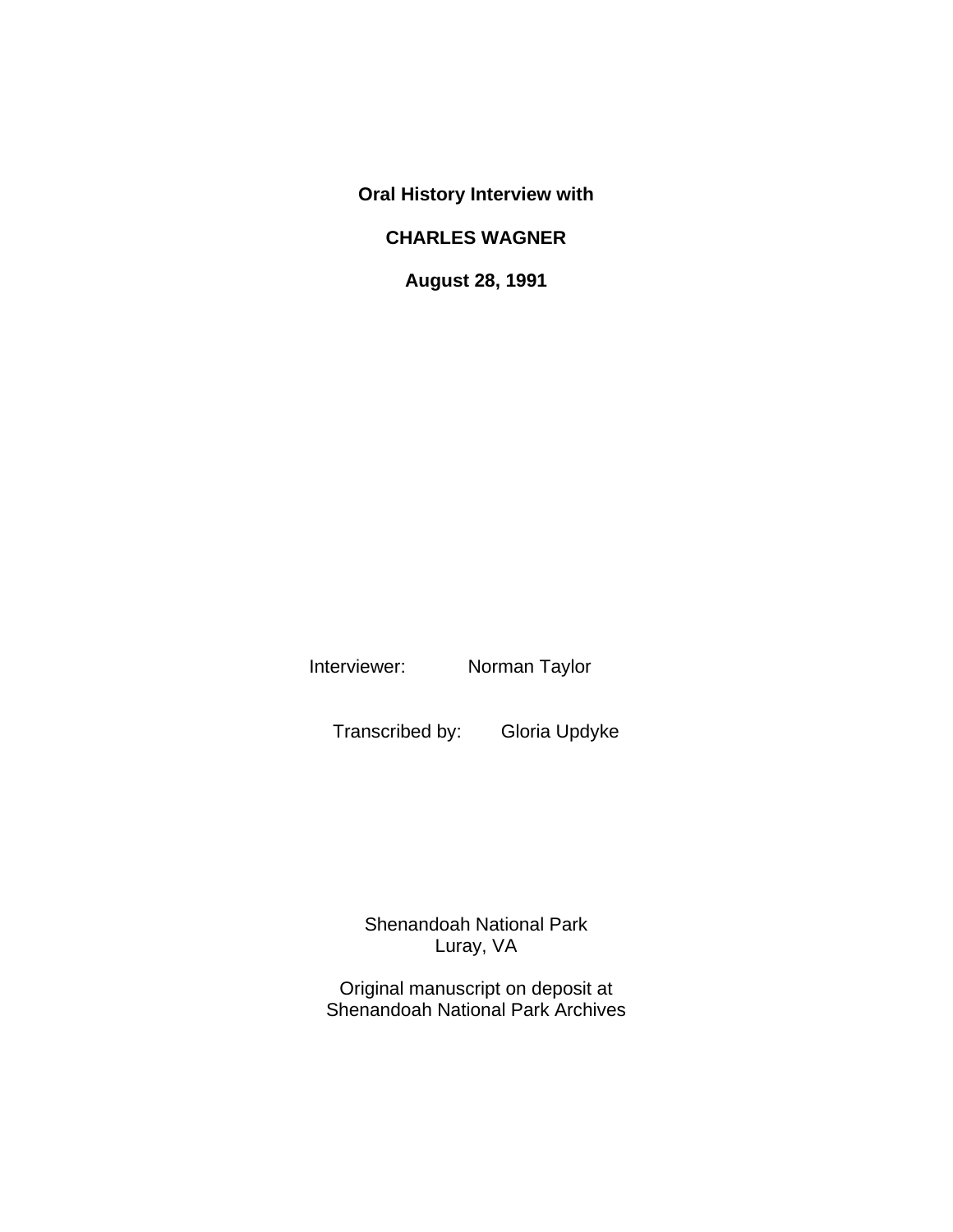## **INDEX**

| CCC                                 | Camp Number 1, Skyland                                                                                                                                                                                                                                                                                              | page<br>1,4                                                                                                                                           |  |
|-------------------------------------|---------------------------------------------------------------------------------------------------------------------------------------------------------------------------------------------------------------------------------------------------------------------------------------------------------------------|-------------------------------------------------------------------------------------------------------------------------------------------------------|--|
| <b>Fort Meade</b><br>Free time      | A good start<br><b>Breakfast</b><br><b>Civilian Conservation College</b><br>Food<br>It Was Wonderful<br>Lunch on the mountain<br>Number in camp, 220<br>Pay<br><b>Typical day</b><br>Cumberland, MD                                                                                                                 | 1<br>$\overline{\mathbf{c}}$<br>$\overline{1}$<br>3<br>$\mathbf{1}$<br>$\overline{c}$<br>5<br>1,6<br>$\overline{\mathbf{c}}$<br>$\overline{1}$<br>1,3 |  |
|                                     | Education programs<br><b>Movies</b><br>Pool<br><b>Recreation hall</b><br>Town, going to<br><b>Birthday parties</b><br>Dances<br>Getting in trouble<br><b>Girlfriends</b>                                                                                                                                            | 1,6<br>$\overline{\mathbf{c}}$<br>$\frac{2}{2}$<br>$\overline{7}$<br>$\overline{7}$<br>$\overline{7}$<br>$\overline{7}$<br>$\overline{7}$             |  |
| Luray, VA<br>Parks, Ed<br><b>PX</b> | <b>Movies</b><br>Local enrollees/leaders<br>Mountain people<br>Moving them out<br>N&W railroad station<br>Oakland, MD<br>Oak's Bakery<br>Snakes, copperheads, rattlesnakes<br>Swanton, MD<br>Taylor, Bernie<br>Taylor child funeral, following procession<br>Hawksbill cemetery<br>Taylor, Wren<br>Wild goats, none | $\overline{7}$<br>6<br>3,7<br>8<br>9<br>3<br>$\mathbf 1$<br>4<br>8<br>3<br>9<br>1<br>8<br>8,9<br>9<br>8<br>9                                          |  |
| <b>Work</b>                         | Chestnut, dead, cleaning up<br><b>Dining Room Orderly</b>                                                                                                                                                                                                                                                           | $2$<br>1,3                                                                                                                                            |  |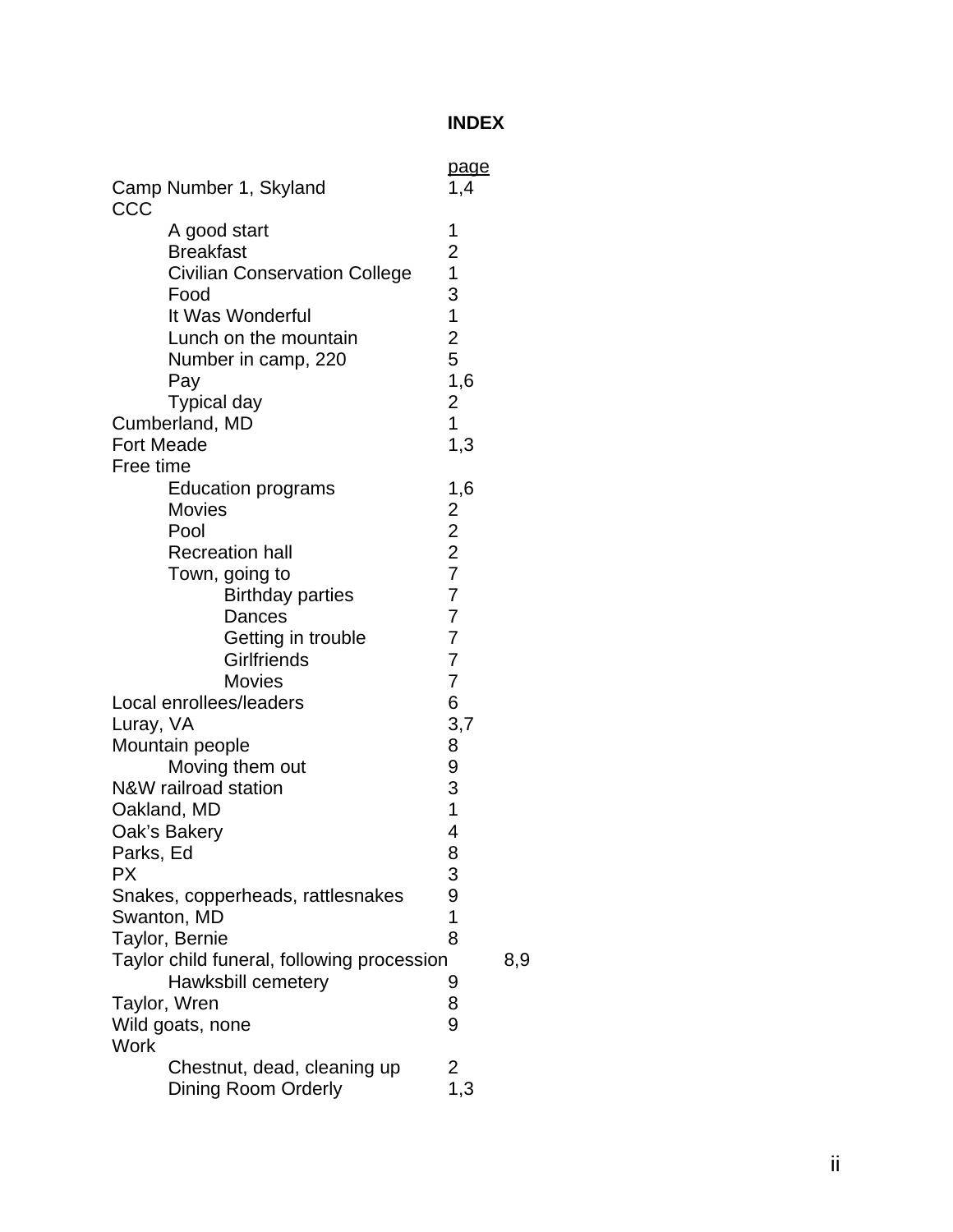| <b>First Sargent</b>          |     |
|-------------------------------|-----|
| <b>Truck Driver, Supplies</b> | 1,3 |
| 30 mph governor on truck 3    |     |
| Woodsman                      |     |
| Work after CCC                |     |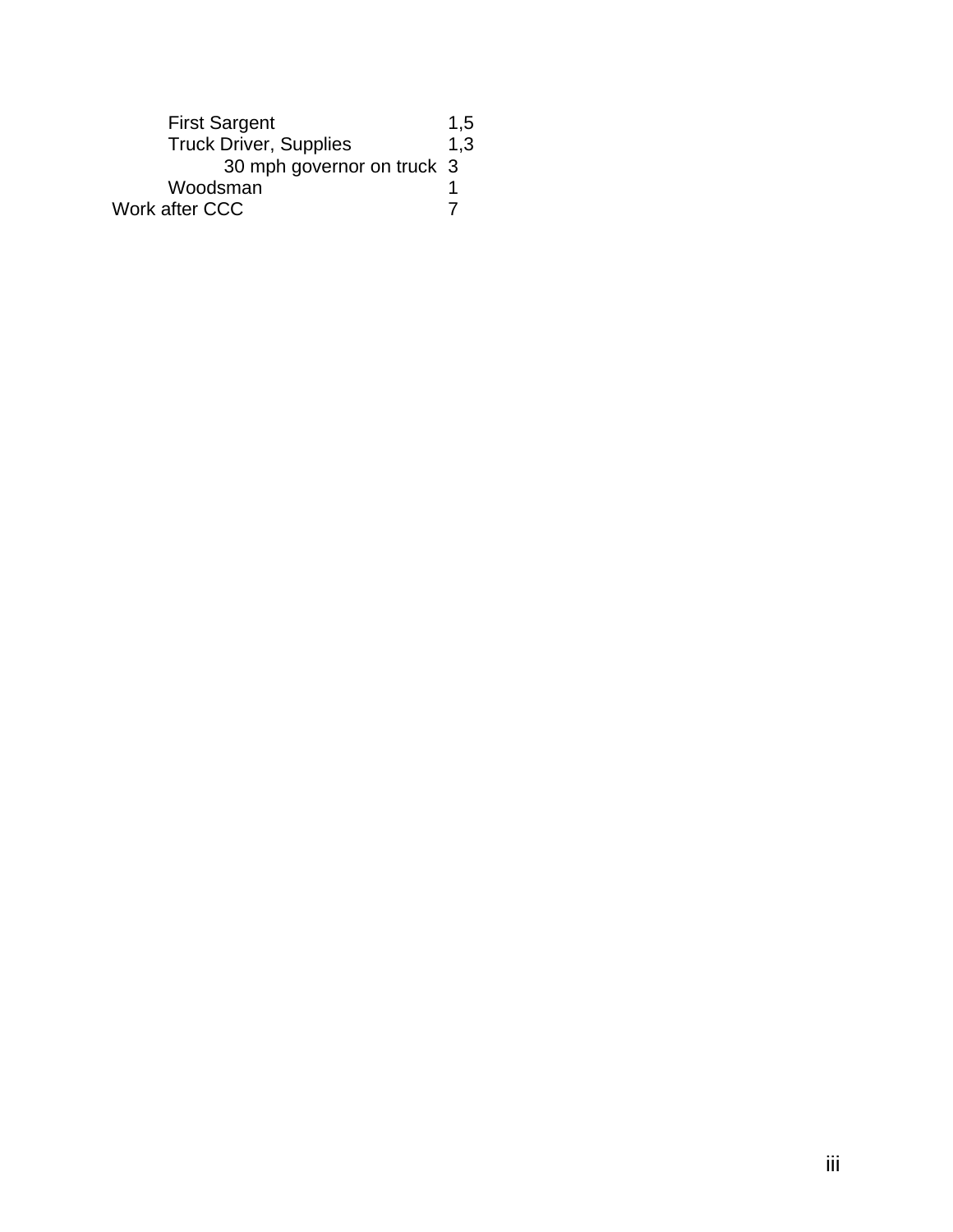## **Transcription**

NT: This is an interview with Charles Wagner for the National Park Service by Normal Taylor, at the museum on August 28<sup>th</sup>, at uh 2:00, 1:10 p.m. Could you tell us um, just basically what you wrote down on that paper. Where you grew up, and where, when, when you were born, and uh, uh, just a little.

CW: Alright. I was born in Swanton, Maryland. November the  $7<sup>th</sup>$ , 1915. And I was there until uh, resided there, in other words, went to school there. Went to school in Oakland, Maryland. And I uh, come to the CCC, January 5<sup>th</sup>, 1935. Which I was 19 years old at that time. We uh, first, went to Oakland, on January 1<sup>st</sup>. From there to Cumberland, Maryland, we was processed there.

From there to Fort Meade, and received our clothing, and, from the skin out. And we arrived at Camp Number 1, CCC, Skyline, Skyland, Virginia on January the 5th, 1935.

From there, I uh, worked in the woods as a woodsman. For 2 weeks. And uh, I thought well. It was pretty cold out, and I thought, well we got a, there's better jobs for me than working out here in this woods, so I saw a sign on the bulletin board, says Dining Room Orderly Wanted, and so I applied for that and I got it. Plenty to eat, right in the dining room. Had to get up early though. Got off late. No KP on weekends. And uh, I worked in there about 2 months.

And they was a supply truck driver opening. I applied for that and I got it. And I drove to town and back every day. During the week course, Saturdays and Sundays, every day. And, of course we was under the discipline. Under the Army. We had discipline and I learned a lot there. We had to go to school. We had to take a class or 2 each week, go to school. And I drove the CC truck, the army truck, for about a year and a half.

And uh, one morning the company clerk came up and said, "Wagner, I want your keys." "Boy," I said, "What have I done now." I said to myself. "Report to headquarters." I went down and the captain was sitting there, and the staff at attention. And he said, "At ease, Wagner. The 1<sup>st</sup> Sargent's leaving, and we want you to take his place." That was a big promotion, from \$30 a month to \$45. Course, we only got \$5 out of the \$30. \$25 went home. And of course that give me \$20 more on pay day. So when I left the CCC I was the head man, next to the captain. That's how I got promoted.

NT: Well, that's a lot of, a lot of different things, you did. Um, when you uh, how would you describe, like in the camps. What, what uh, was it like.

CW: Oh, it was wonderful. In other words, they called it the Civilian Conservation Corps, but a lot of people asked me, what, what did it mean. I said well, Civilian Conservation College, that's where I learned all my, uh, good things, that put me on through life. Gave me a good start. And it was, everything was wonderful there, if you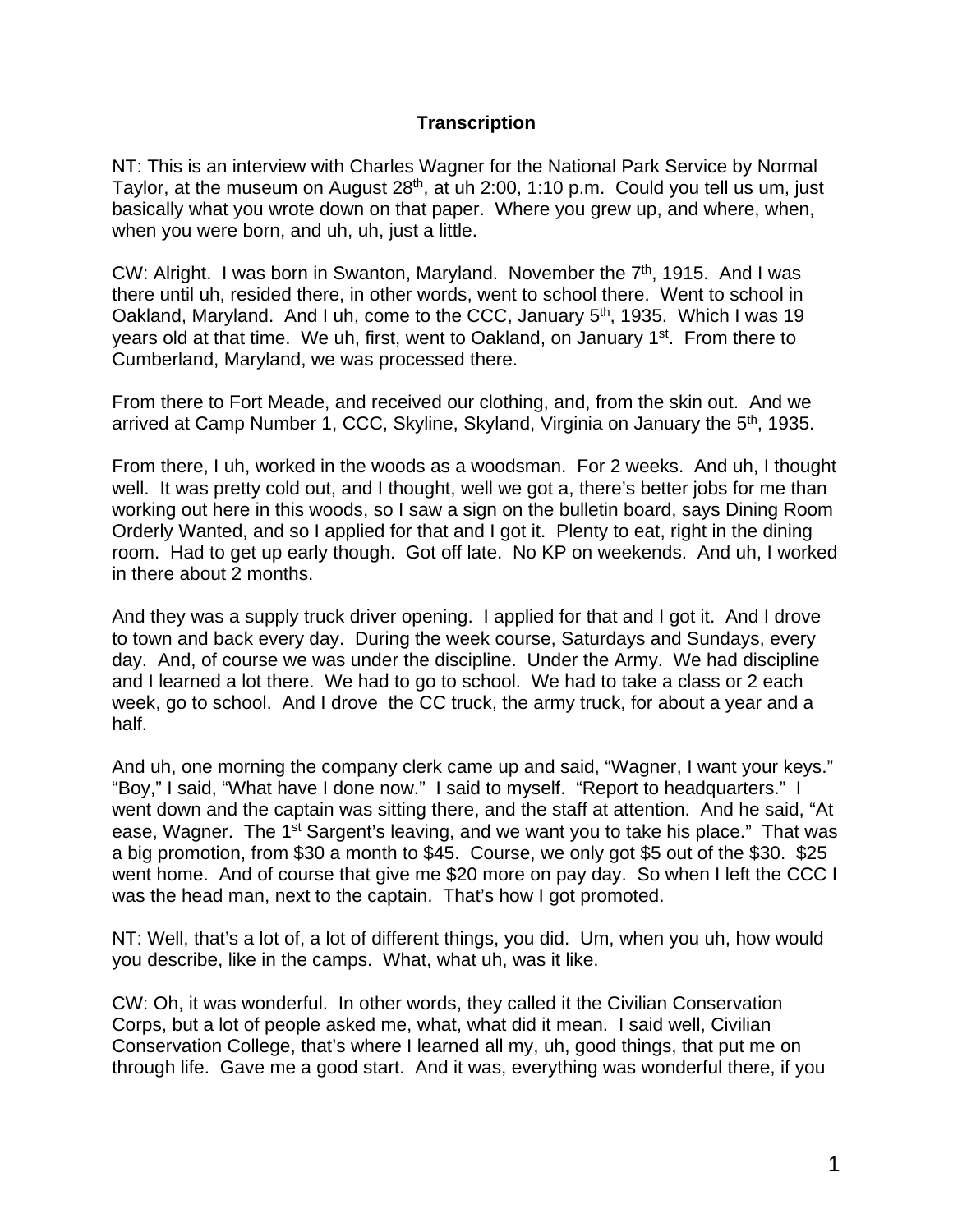wanted to make it that way. Of course, you could make it miserable if you wanted to, just like everything else.

NT: What would, if you had a, uh, I mean, I guess in your different jobs, a typical day, when you were working in the woods in your first 2 weeks, what was a typical day like doing that?

CW: It was 8 hours, we worked 8 hours.

NT: Mm hmm.

CW: With an hour off for lunch, and our lunch was brought to us. In the mountain, out in the mountain. And we was cleaning up uh, the old dead chestnut that the blight had hit. And we was cleaning up all that. And it was hauled into camp for uh, to heat the barracks with. And we uh, had a power saw, and we sawed it up in lengths. And that was our main source of heat.

NT: And uh, after, after work, how would, what would you do?

CW: Well, uh, we had a recreation hall, we could go uh, shoot pool and uh, one night a week, oh we had a movie that they transferred around to all the camps, and we could go to the movie. Uh, you was at your own leisure, whatever you wanted to do, after the main day was over.

NT: When you were working in the uh, kitchen, what was the day like there?

CW: Oh uh, up and well, through breakfast, there was quite a bit of work to do, clean up the.

NT: What time would it start?

CW: Breakfast was 7:00. At 7:00. Then when they was all fed, I helped clean up all the tables, scrub the top of them and get them good and shiny. Set them up with, now at first, first they used mess kits, but then finally they came out with dishes. And then I'd set up the tables for the next meal, which was lunch, or we called it dinner then. Breakfast, dinner and supper.

NT: That's the way it worked.

CW: And the ones that ate in camp, well, it was all set up for them. And the ones that helped pack the lunches, for, to go out on the mountain, for the ones that ate out on the mountain. And we had good food.

NT: What time, you had to be there pretty early I guess. What time did you have to be there to get breakfast ready?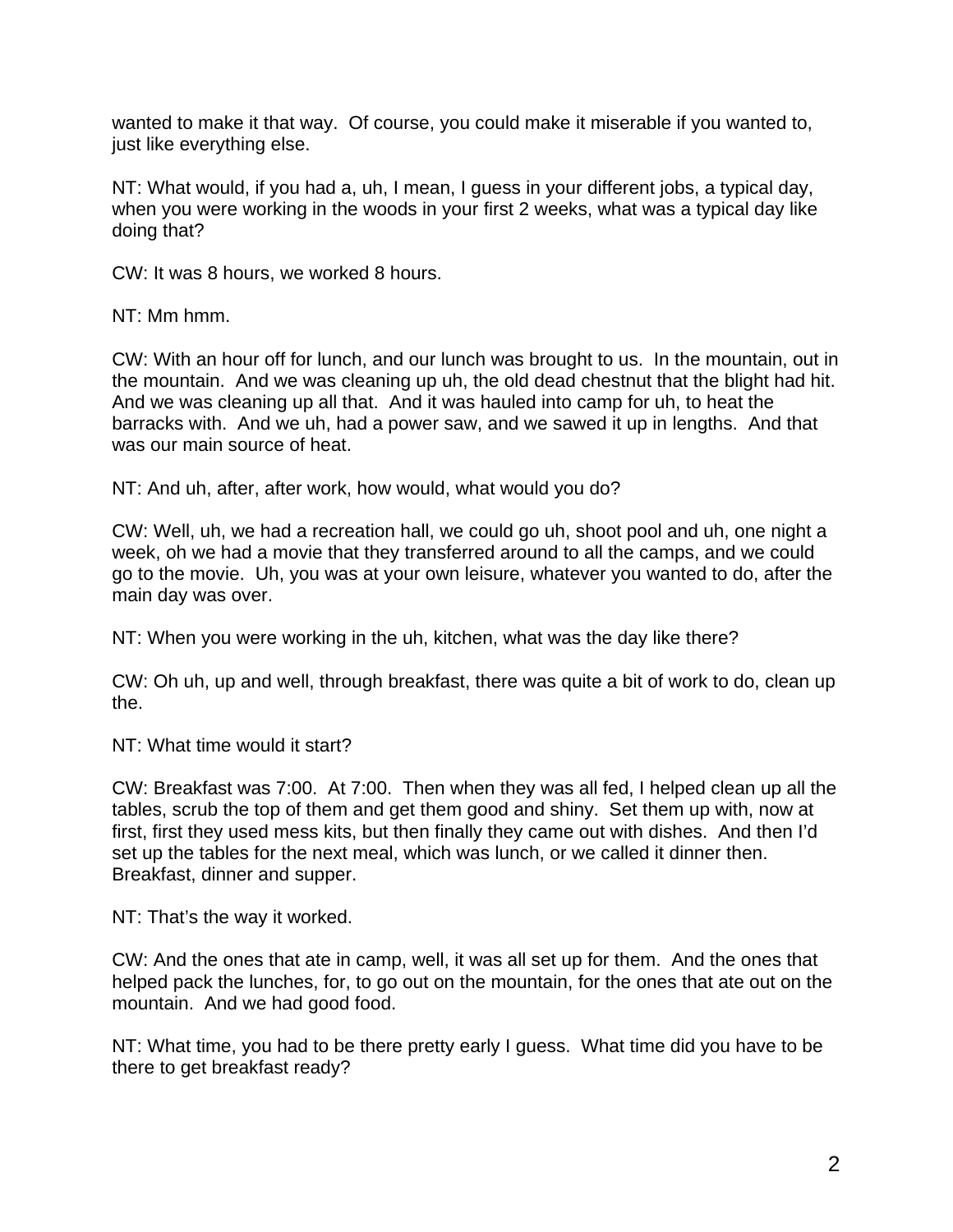CW: About 6 o'clock. 5:30 to 6:00, yeah.

NT: And then.

CW: In the evening, why it would be 6:30, 7:00 before we'd get off, but, oh we had some leisure time during the, the middle of the day. Could do whatever we wanted to do.

NT: What kinds of food do you recall then having.

CW: Well for breakfast we had cereal, coffee, uh eggs, anyway, generally over light or whatever you, fried eggs, scrambled eggs, uh sometimes potatoes, with the, coffee, I mentioned coffee didn't I. Of course then on the weekends, we had a pastry cook. They made pies, cakes, homemade pies, good. Yeah it was wonderful.

NT: What about for the other meals?

CW: Oh yes, yeah. Generally the dinner meal was oh, soup or sandwiches. Weekday. And uh, sometimes they'd have uh, other vegetables for uh, dinner, but uh, our main meal was evening. And we had steak, mashed potatoes, gravy, chicken, and we had once in a while we'd have liver, onions, plenty of bread, milk. Always had milk. And then we'd on Sundays, we'd have ice cream. On some of the meals, uh generally, dinner meal, ice cream.

NT: Uh where was, where did the food come from usually?

CW: It was bought locally.

NT: Now in your uh, your third job, as truck driver, what was that like?

CW: That was my second job.

NT: Second, I mean.

CW: No, that was the 3rd, that's right. Alright, I drove the supply truck, which was the, the army truck, it wasn't park service. The park service had a bunch of trucks, too. This was army, we had 2 of them. They had a canopy over the back of it. It was bowed and canvas. Uh, they was governed, governed to 30 miles an hour. They had a governor on them. I would pick up the mail from the PX, take it to Luray.

NT: Where would that be?

CW: PX, in camp. And that's where the mail was deposited. And then I'd pick that up, take it to town with me, and then I'd go by the N & W station, for pick up freight shipped in from Fort Meade, which is a lot of canned goods come in then, on that.

NT: N & W is?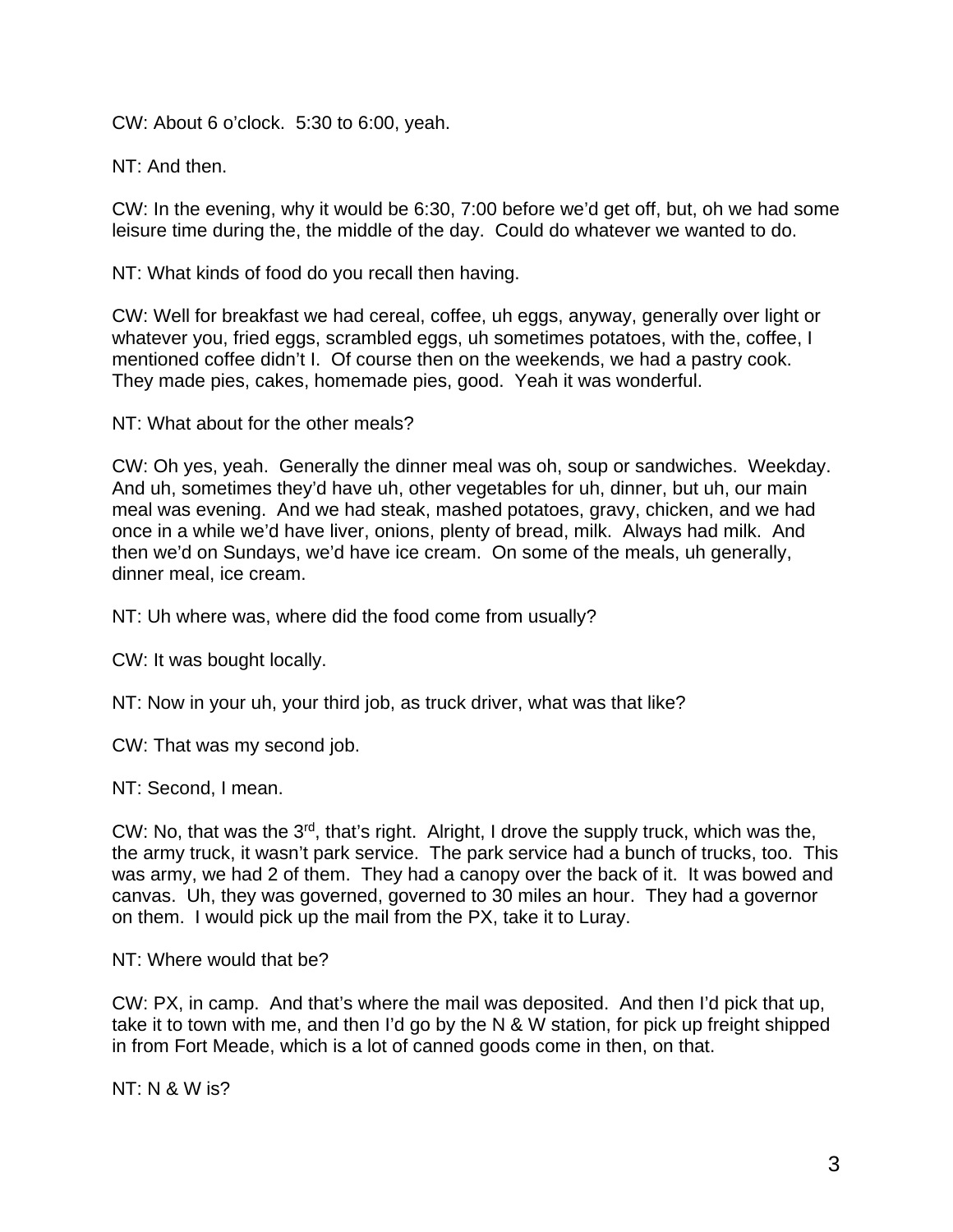CW: Norfolk and Western, Railroad. And uh, then I'd go by the bakery. The bakery was named Oak's Bakery, he was a, a Frenchman, a Dutchman rather.

## NT: That was in Luray?

CW: Luray. Go by the bakery and had a great big, oh must have been 3 feet long, 4. About 2 and a half feet deep, and 2 and a half wide, that'd be stacked full of bread, 2 of them. And then put that on the truck, go by the drug store and pick up other stuff for the officers and so on. And then I'd hit that camp. Or I wouldn't, I'd go by the Creamery, dairy, pick up milk. It'd come in half-pints, half-pint bottles, glass. And they had big long, [serpentine\_\_\_\_\_] or tubs or whatever you want to call it. Stood about 4 feet tall and there was ice all back in that. And uh, I remember the old baker, he'd take that big old, I don't know what you called, what did you call that thing you got bread out of the oven with? It was a great big long paddle.

NT: Mm hmm.

CW: He'd reach way back there in the back and he'd pull out a, a loaf of rye bread. He's say, "Here, Vagna [Wagner]." He couldn't talk English very good. "Eat this going up the mountain." I'd get me a half a pint of milk, eat that going up the mountain.

NT: Eat a.

CW: Yeah.

NT: Um, what were your hours like in that job?

CW: Anytime in the evening. Whether it was, a lot of times they'd call me maybe in the evening, 4 or 5 o'clock, you've got to got to town for something.

NT: And uh, and your  $4<sup>th</sup>$ , when you got promoted after you drove for a year and a half.

CW: Year and about, year and a half, right.

NT: What was that job like?

CW: Well that, that was, I was next to the officer, captain.

NT: And so how did the ranks work? And you were in Camp, what was the name of the camp again?

CW: Uh, CCC camp Number 1, Skyland, Virginia, Company 334.

NT: Ok, and how did the work and how did your rank fit into the command?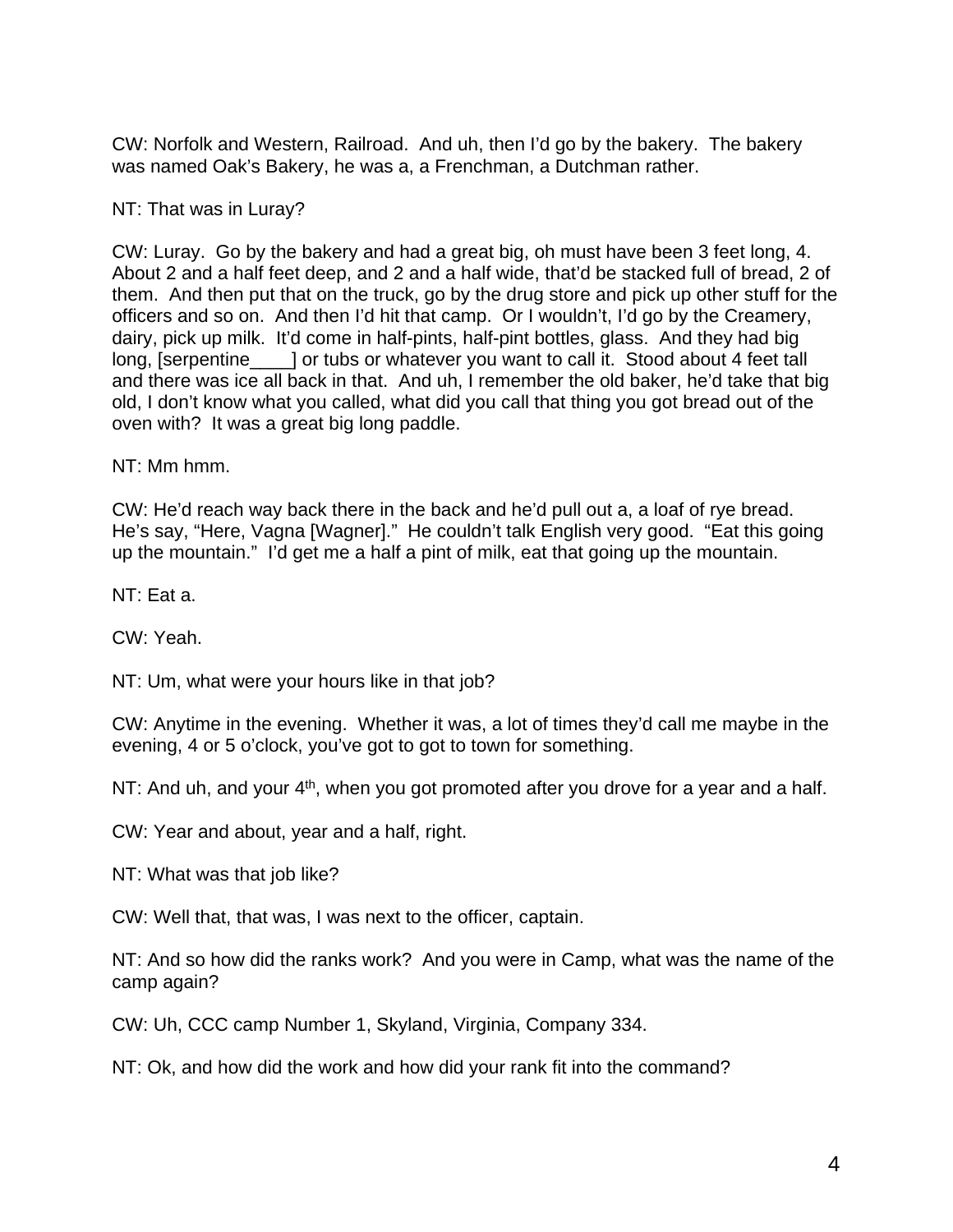CW: My rank was next to the captain. The captain always said, "Whatever you can't handle, send them to me." But you got to see them first. I handled all the uh, duties as KP, and see that the men was out to work on their different jobs, took the roll call in the morning, and uh, made the uh, uh morning report, which anybody absent, or whatever it might be, that was put on it and that was every day. And uh.

NT: How many uh men, were, were you responsible for?

CW: It, the past few, we generally had around 220. 220. And they worked under the park service too, see. National Park Service.

NT: So um, you kind of told me a little bit already what the job was like, but tell me a little bit what your day was like in that job, day to day, how it started out, and how it went through the day, and.

CW: It started at Reveille, and.

NT: Which was what time?

CW: I believe we generally had it at 6 o'clock, so they'd be ready to eat at 7:00. I believe that was right now. And then we had Retreat at 4:30, 5:00, somewhere along there. And then from then on I was free to do whatever I wanted to do.

NT: How was life different as an officer? Or, I suppose you were called an officer, wouldn't you?

CW: Oh, I was called First Sargent.

NT: First Sargent? How was life different, from?

CW: Being enrollee or?

NT: Yeah.

CW: Well it made me feel pretty good, by being in charge of that many men. And as young as I was see. I wasn't but 20, 21 years old. 20 years, to 21. When I was 21, why that became, I was up there 2 years and 9 months.

NT: So you were a Sargent for uh, about a year or so.

CW: Something like that.

NT: Uh.

CW: We had other leaders now, they called them uh, uh. In other words the first Sargent was Senior Leader. We had some leaders which were \$45 dollar a month men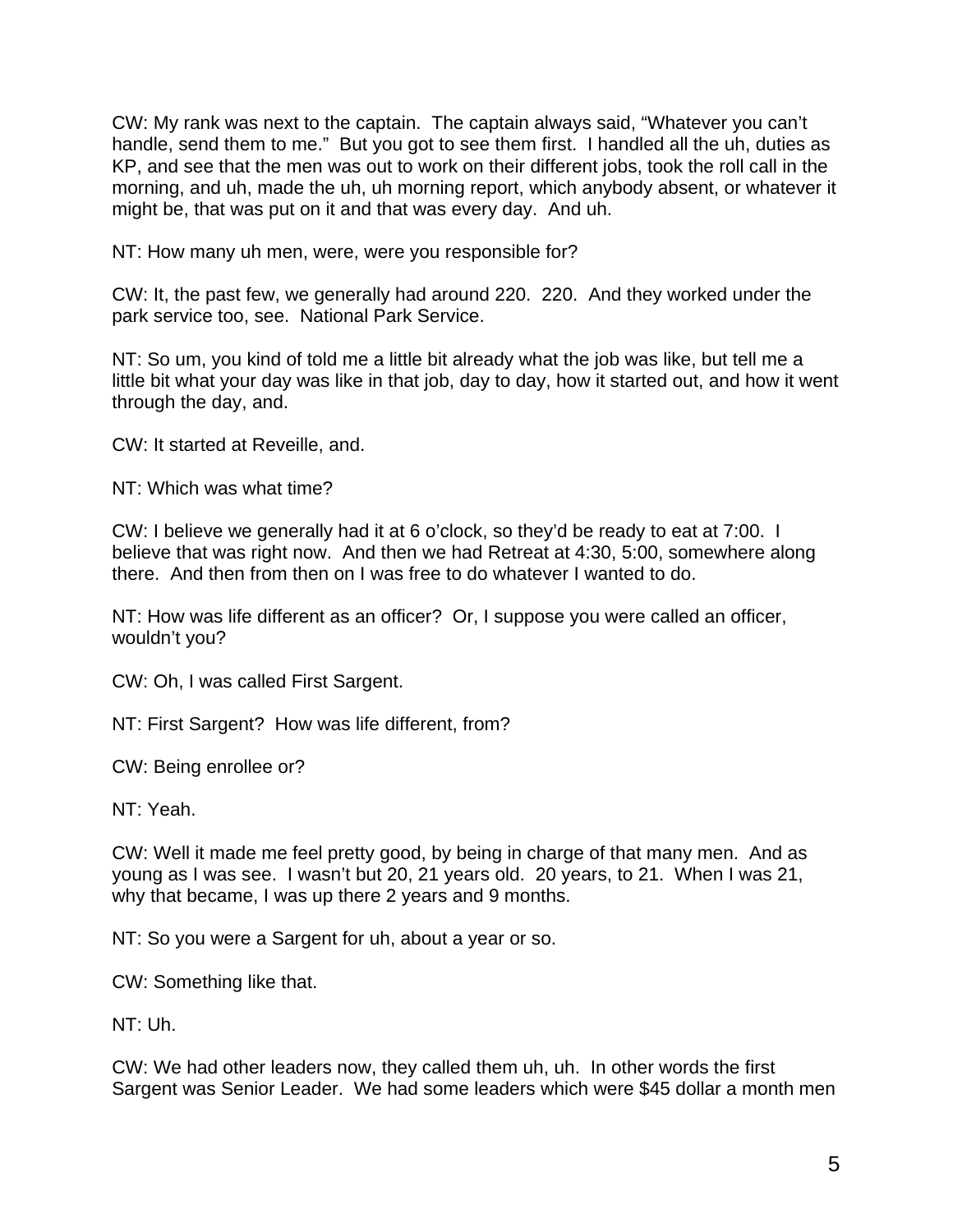too. Then we had uh, assistant leaders, they were \$36 dollar men. And then the regular enrollee was a \$30 dollar a month man. Now most of these were uh, local enrollees, which they got their full pay across the table on pay day. But the enrollees that came through, uh, they only got \$5 a month, and \$25 went home.

NT: Are you saying that most of the men in your camp were local enrollees?

CW: No, most of them were enrollees.

NT: Ok, which ones, was it the leaders that tended to be local enrollees?

CW: Yes, yeah. Which they would have maybe 8 or 10 leaders.

NT: Why was that? Do you think?

CW: Well, well they had to have supervisors, which they were, to keep the men, to keep them.

NT: Right. And was it the local people knew more, more about some of the skills?

CW: That's right, yeah, yeah.

NT: Um.

CW: Of course some of these boys come in there, they was, couldn't even write their name. Couldn't even read.

NT: What kind of classes were there?

CW: Oh, they had uh, classes in everything. We had an educational advisor, and assistant educational advisor.

NT: Which ones did you take?

CW: I took mechanics, motor mechanics, and uh, I believe that was all I took, motor mechanics. While I was working on that truck driver job. I had to take that.

NT: Mm hmm.

CW: So I, I took that.

NT: Did you have uh, how, in your experience, how did the people in the camp relate to the surrounding people in the area, and uh, uh do you remember any of those contacts?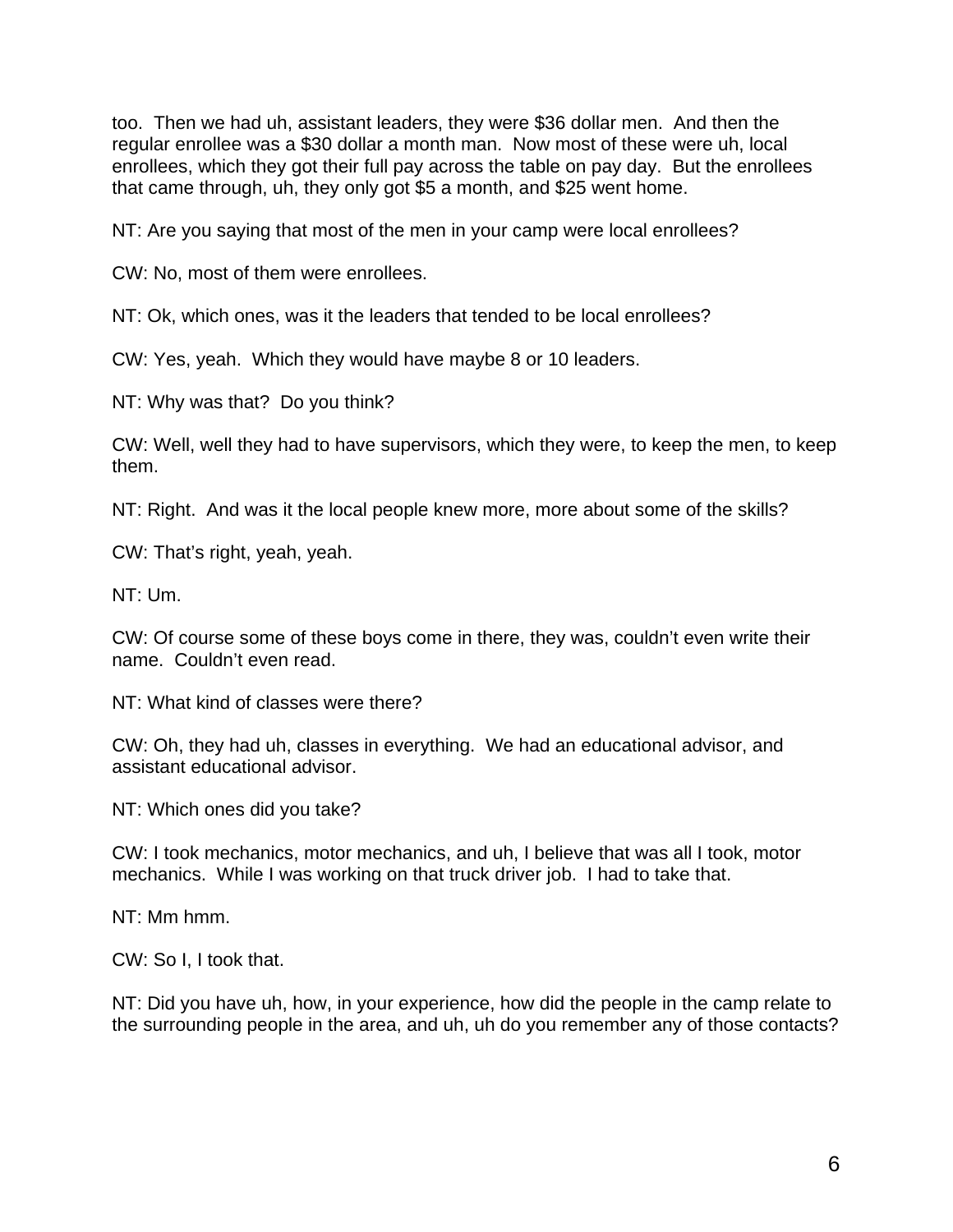CW: Yeah, they were, we uh, of course we come to town. The other enrollees come to town every weekend. They had good ones and bad ones. Sometimes well, we'd have to get 2 or 3 out of jail after a Saturday night. Uh.

NT: Did you always go to Luray?

CW: Generally, Luray.

NT: What, what other places?

CW: That was the nearest. And uh, well they couldn't go too far. In other words, the trucks, uh we used maybe 2 park service trucks, and 2 army trucks which would haul maybe 40 people to the truck. And uh, 2 of them and 2 park service trucks, and uh, come to town on Friday night, Saturday night. And stay 'til 11:00, and then we'd pick them up and back to camp. And some of them were unruly. They'd get inebriated, get in jail. Some of them did, some didn't. Very few, we didn't have many of them that did. They were very obedient. Good bunch of boys.

NT: What uh, what, was there to do in town, that the uh.

CW: Movies, and then dances that they had, you know. And then of course then you, down to your girlfriend's, why, they'd have parties and invite you and. Birthday parties and so on, whatever it might be.

NT: Mm hmm.

CW: That's how I met my first wife, at a birthday party. And of course I, I married here. I just stayed, I liked it, like it here.

NT: So you've been here since the time?

CW: Except during the war, World War II. After I left camp, I got a job with the trucking company, and uh, I was driving truck. \$15 dollars a week. Went to work at 7 o'clock in the morning and got off when we got through. Whether it was 8:00 or 9:00 or 5:00 or 6:00 in the evening. 15 bucks a week, 7 days a week. Now, I got a promotion then, in 6 months, to terminal manager. Of course that was 6 days a week. And I think I got a raise to \$20 then, and then it went on up. And during that time, I learned to fly, at the local airport in Harrisonburg. And I, let's see it was.

NT: You last time, I want to try to get the, your about the last date approximately when you left the CCC was about what time?

CW: October 1, 1937. That's when I left 3 C's.

NT: Ok.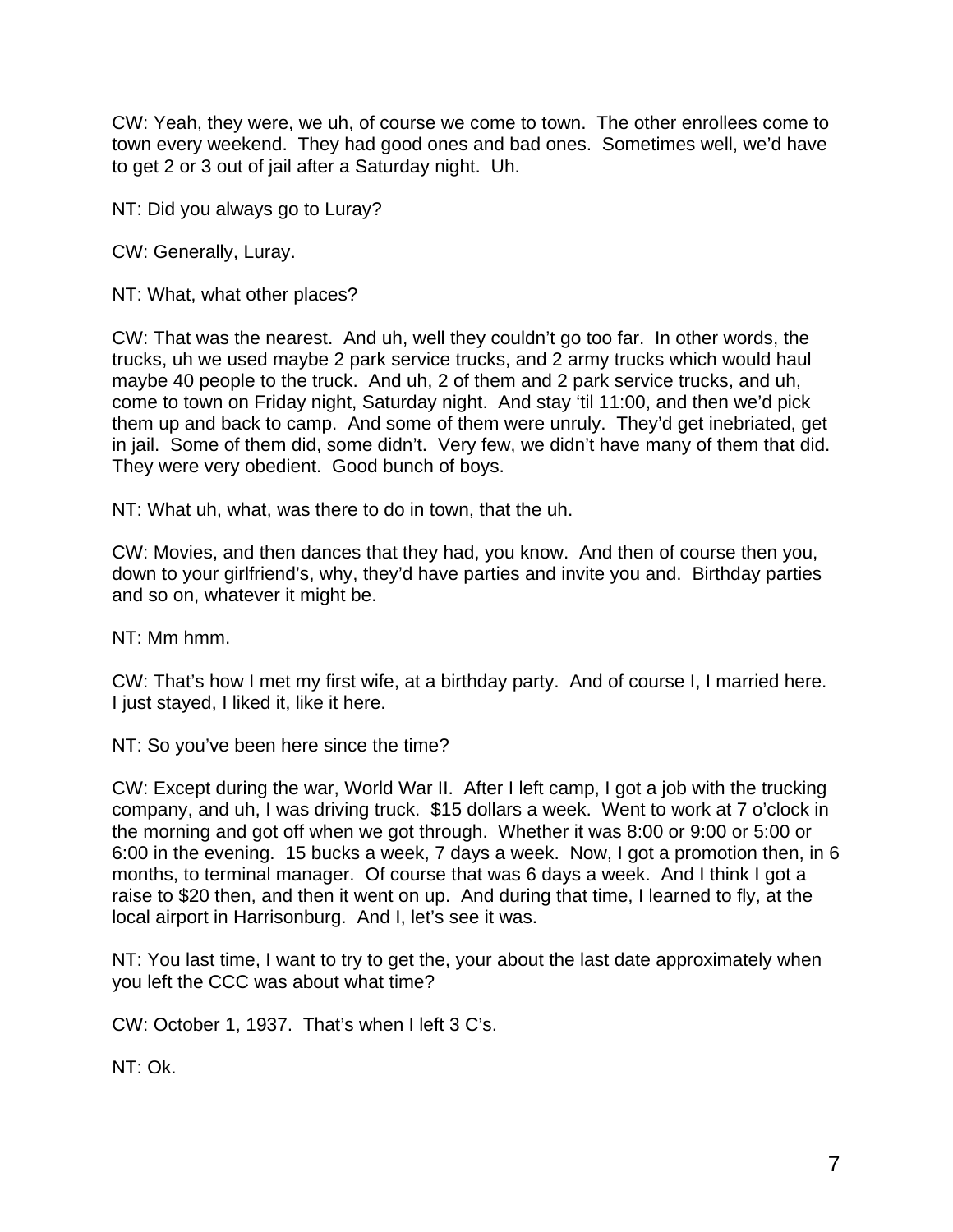CW: Yeah. Civilian Conservation College. I told a lot of people that. Instead of Corps, College.

NT: I want to interrupt you for just a second.

CW: Alright.

NT: When you were working with the CCC, um, did you, do you ever remember, um, uh, either uh, contact with the people who had lived here, either um, taking down their houses, or helping to move them, or, or, or just talking with them, the people who had lived here in the park. Do you remember anything?

CW: Oh yeah, I remember when they moved them out of the park. Now we had one family that lived right beside the CCC camp. They wasn't over, mm, half a mile away. And they were moved out of the park, down to Ida. And of course I had contact with all those fellows, people that were moved from up there. And I still know some of them that are still living. Yeah.

NT: Do you know some of their names?

CW: Yeah. Ed Parks was the one that lived right by the camp. And he had uh, mm, I believe 5 boys and 2 girls. And uh, there's one or 2 of the boys still living. And one girl. And then they was some Taylors. Bernie Taylor, Wren Taylor, I remember one little girl that died on the mountain. We was I think 6 years old. And I followed the funeral procession about half a mile with my truck, just watching them. And they was carrying this little baby in a homemade casket. And I can take you to the spot right today where she's buried up on the mountain.

NT: This was um, uh, a burial right on the, right near the camp?

CW: Oh, it was maybe 5 miles from camp. But I had taken garbage out to this garbage dump. We dumped it in the mountain for these people's hog you know, that lived up there. And they was bringing this baby out and carrying it down the road when I went out there. So I followed the procession and watched them bury her.

NT: Do you remember anything about the burial that day, or about how it was done?

CW: Well, it was just normal, only it was a homemade casket and so on.

NT: Uh.

CW: A pine box. You know they used to be a song about a little rosewood casket.

NT: I may have heard that.

CW: You probably heard it.